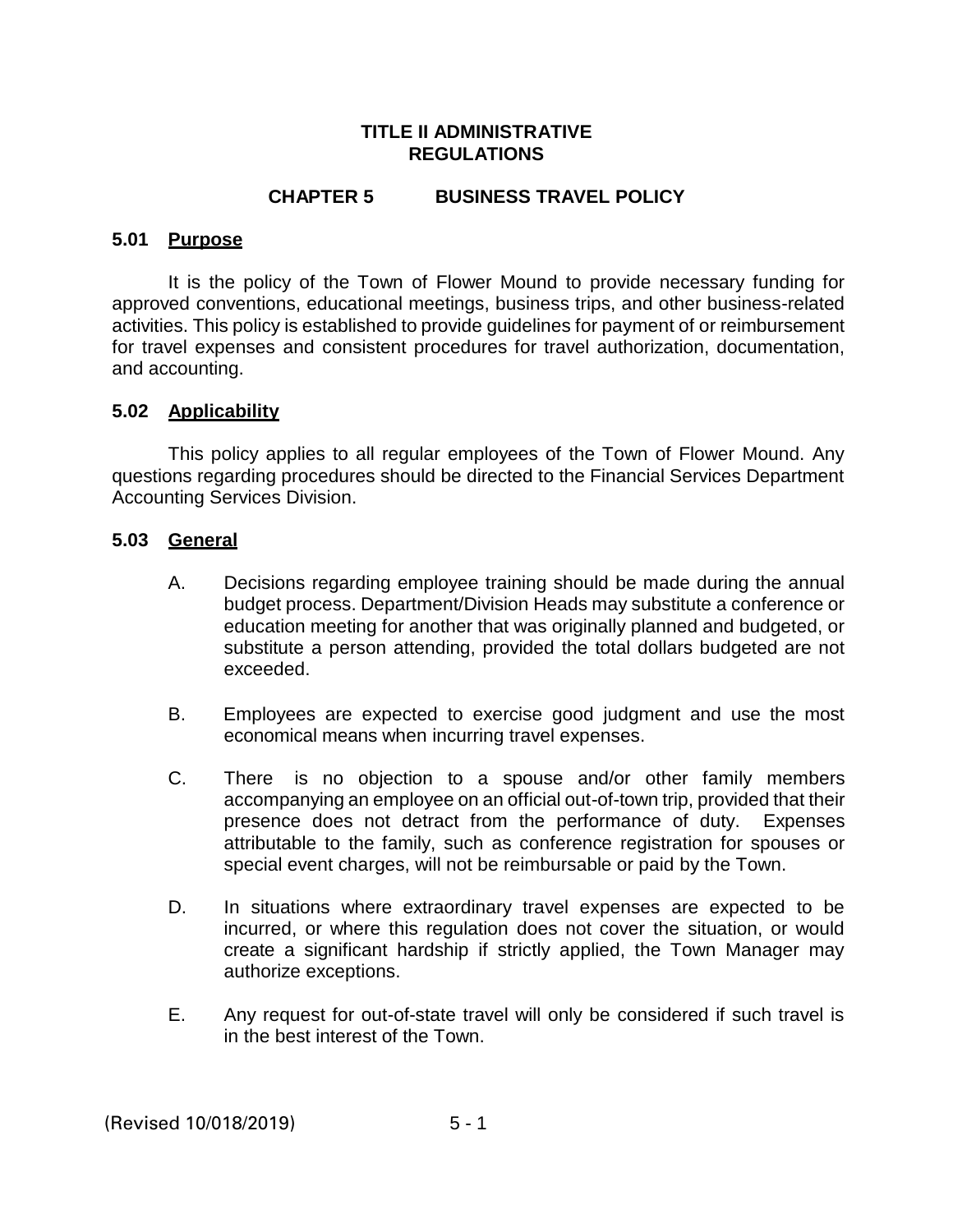### **5.04 Approval of Travel**

Prior to making any travel arrangements, an employee shall verify availability of funds and have approval by the employee's Department/Division Head. If an employee is requesting a Travel Advance, see Section 5.07 for instructions.

### **5.05 Allowable Expenses**

The Town will pay all reasonable expenses for employee travel, food, lodging, conference registration, tips, parking, taxis, and other associated necessities, provided that the employee submits appropriate documentation. All expenses must be accompanied by itemized receipts (except per diem and mileage costs).

- A. Transportation: Employees may use the mode of transportation he or she prefers and should be reimbursed on the basis outlined in subsections 1-6 below. Ordinarily, when traveling other than by car, round trip tickets should be purchased for travel, but going by one mode and returning by another is allowed if schedules so dictate or if there is not a disadvantage to the Town. When making travel arrangements, employees will secure the lowest rates available (e.g., contracted travel arrangements with convention/seminar hosts, or other.) The Travel Estimate worksheet (Attachment B) is provided to help calculate the least expensive travel method, demonstrate the need for a rental vehicle or justification why other transportation methods were not utilized.
	- 1. Air Travel. Reimbursements shall be limited to Economy Class utilizing the most direct route where such services are available. Business Class Airfare may be paid or reimbursed only if a lower airfare is not available and approval is obtained by Department/Division Head. Early check-in fees or seat upgrades fees are not reimbursable by the Town without prior approval Department/Division Head. When carry-on luggage is not sufficient for a business trip, Baggage Fee reimbursement will be limited to one bag per traveler.

Employees who extend their travel to qualify for reduced airfares will be reimbursed for additional meals, lodging, rental cars, parking, etc., if two conditions are met:

- a. The combined cost of the additional expenses and discount airfare is less than the non-discounted airfare and related costs; and
- b. It is in the Town's best interest to allow the employee to be absent the additional time.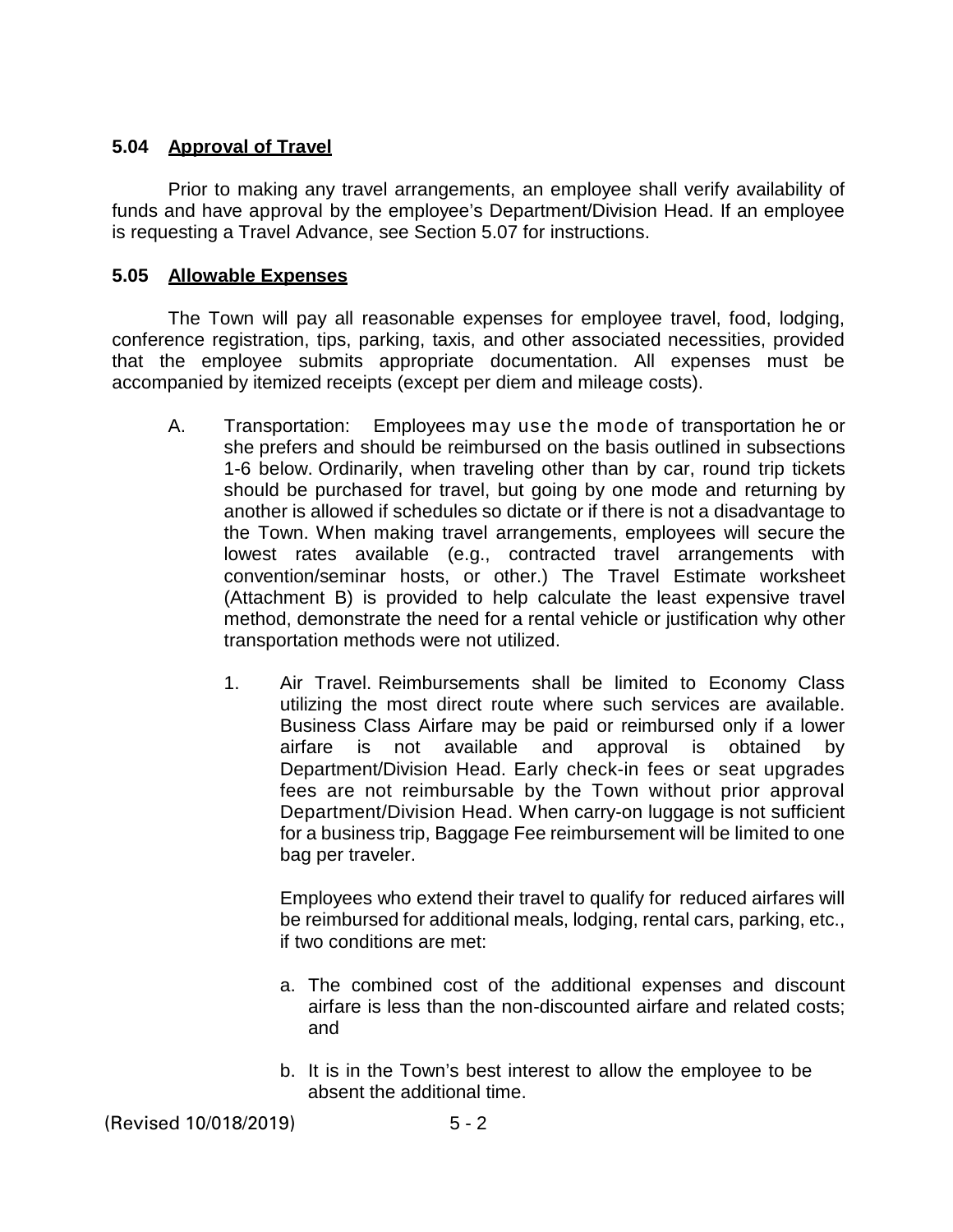- 2. Town Vehicle. Town vehicles may be used to travel to destinations of up to 250 miles radius from Flower Mound on Town business. Special approval for longer trips may be granted by the Town Manager if there are two employees traveling together or if there is some other justification. Gasoline and similar expenses will be reimbursed by the Town with valid itemized receipts.
- 3. Personal Vehicle. Employees who do not have access to Town vehicles will be reimbursed for mileage at the current Internal Revenue Service (IRS) allowed rate, which is updated every January. When an employee chooses to drive his car on a trip longer than 250 miles, reimbursement shall be limited to the combined cost of airfare, taxi and related expenses or the mileage rate per mile, whichever is lower. The Travel Estimate Worksheet and proper documentation must be submitted to verify calculations.

For employees receiving a car allowance or have a Town issued vehicle, but traveling by personal vehicle, the mileage reimbursement will only be paid when travel is greater than 50 miles (one way) from their office.

The Town does not provide insurance coverage for any employee who uses his personal vehicle for business purposes. It is the employee's responsibility to protect against damage to his vehicle and legal liability in such form and amount as the employee deems adequate.

- 4. Rail travel. Reimbursement shall be limited to coach fares.
- 5. Car Rental. Rental cars should not be used except when taxis are inconvenient due to distance or number of necessary local trips to be taken. In the event an employee should rent a car, the Town will reimburse the fee for the appropriate vehicle given the number of passengers or equipment. If a vehicle larger than an economy type is needed, justification must be provided. An employee should decline the liability/collision damage waiver offered on the rental contract, as this coverage is already provided by the Town.
- 6. Other. Travel to and from airports should be by bus or hotel shuttle where such services are in operation, and by taxi as a last resort.
- B. Lodging. The Town will pay accommodations through the duration of the event, plus the day prior and/or after, if required*,* to meet arrival/departure times or restrictions. If an employee chooses to arrive earlier or stay later, additional lodging and other expenses related to such choice will be at the employee's personal expense. Reservations should be made at the single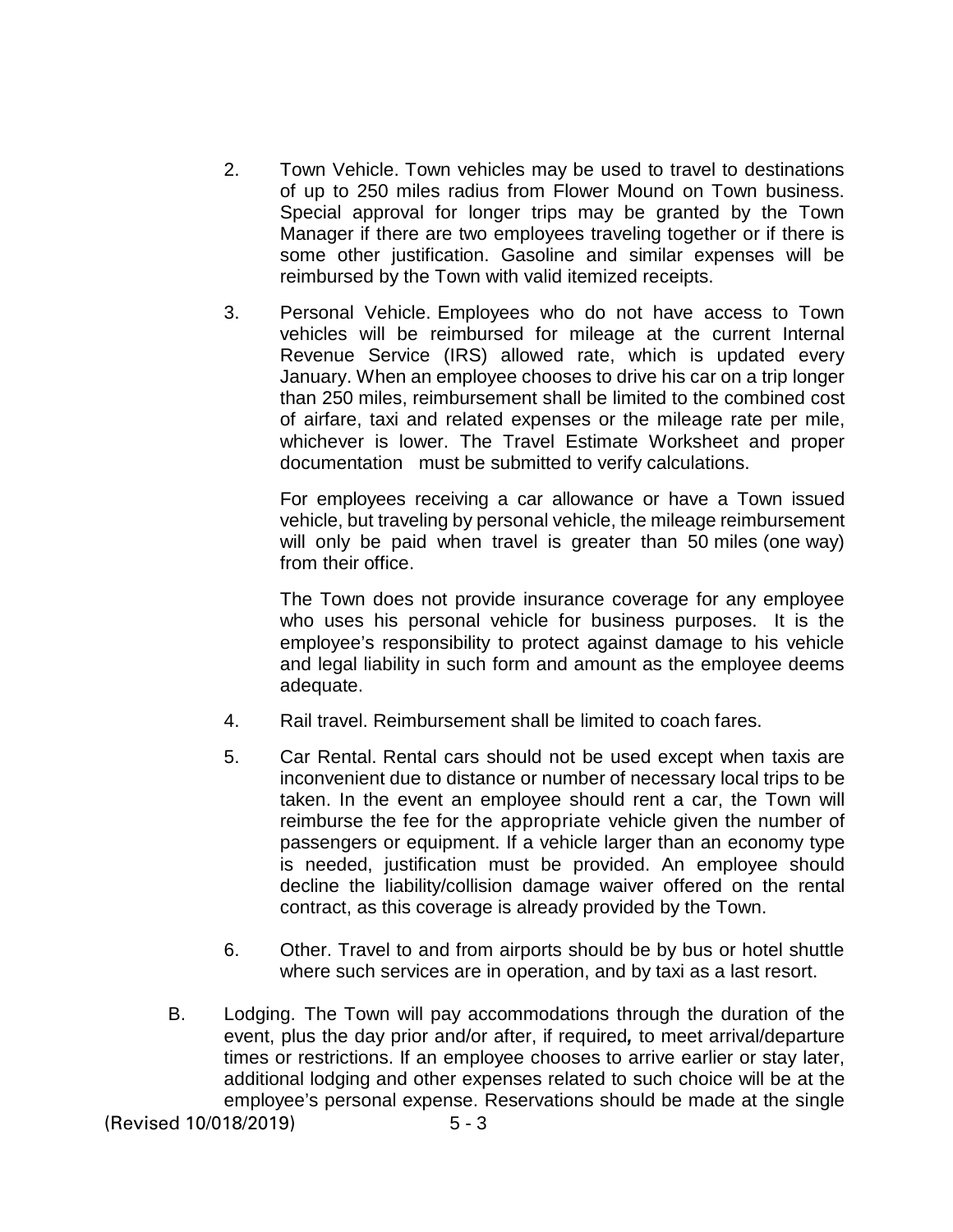room rate (unless double is the same rate or lower), taking advantage of government, seminar, or other group discounts whenever possible.

C. Meals. The Town will pay all reasonable meal costs when directly related to overnight travel for Town business. Per diem will be paid at the current rate listed on the US General Services Administration (GSA) website [\(www.gsa.gov\)](http://www.gsa.gov/) for the destination city. If the destination city is not listed, the closest city rate will apply. See Attachment A for instructions on how to use the GSA website.

First and last day of travel will be calculated at 75% of the per diem rate listed on the GSA website.

It is recommended that meals not be charged on the Town Credit Card; however, in the event that meals are charged those expenses should be processed for payment using credit card payment procedures. The meals must still be listed on the Travel Expense Form as a prepaid expense for the exact charge. If the cost of the meal is less than the per diem, the cost of the meal should be used in the actual amount column. Employees are responsible for meal expenses exceeding the per diem amount. Itemized receipts are required to be submitted with Travel Expense form, if paid by Town credit card.

Meals, which are paid for in advance (e.g., as part of registration, ticketed separately as a conference event or provided by conference), may not be considered as part of the per diem reimbursement. Exceptions will be considered with proper justification. Adjustments to per diem must be approved by the Town Manager. No per diem shall be claimed if meals are paid by others. If the employee chooses not to eat the conference provided meal for dietary, health or religious reasons, the employee will receive the per diem, as long as, the employee provides an itemized receipt for that meal.

If an employee pays for the meals for a non-Town employee, an itemized receipt should be submitted with details indicating the name of the person, organization, and business purpose.

- D. Conferences and Seminars: All conference and seminar registration fees will be paid in full using a Town Procurement Card (p-card) or through the Accounts Payable process with the approval of the Department/Division Head. Use of a personal credit card should be avoided, however, if an employee pays for a registration directly, see Section 5.08 on the reimbursement procedures.
- E. Miscellaneous Expenses.
	- 1. Airport Parking. Itemized receipts shall be submitted for airport parking at D/FW Airport or Love Field Airport. Long-term, remote, or express parking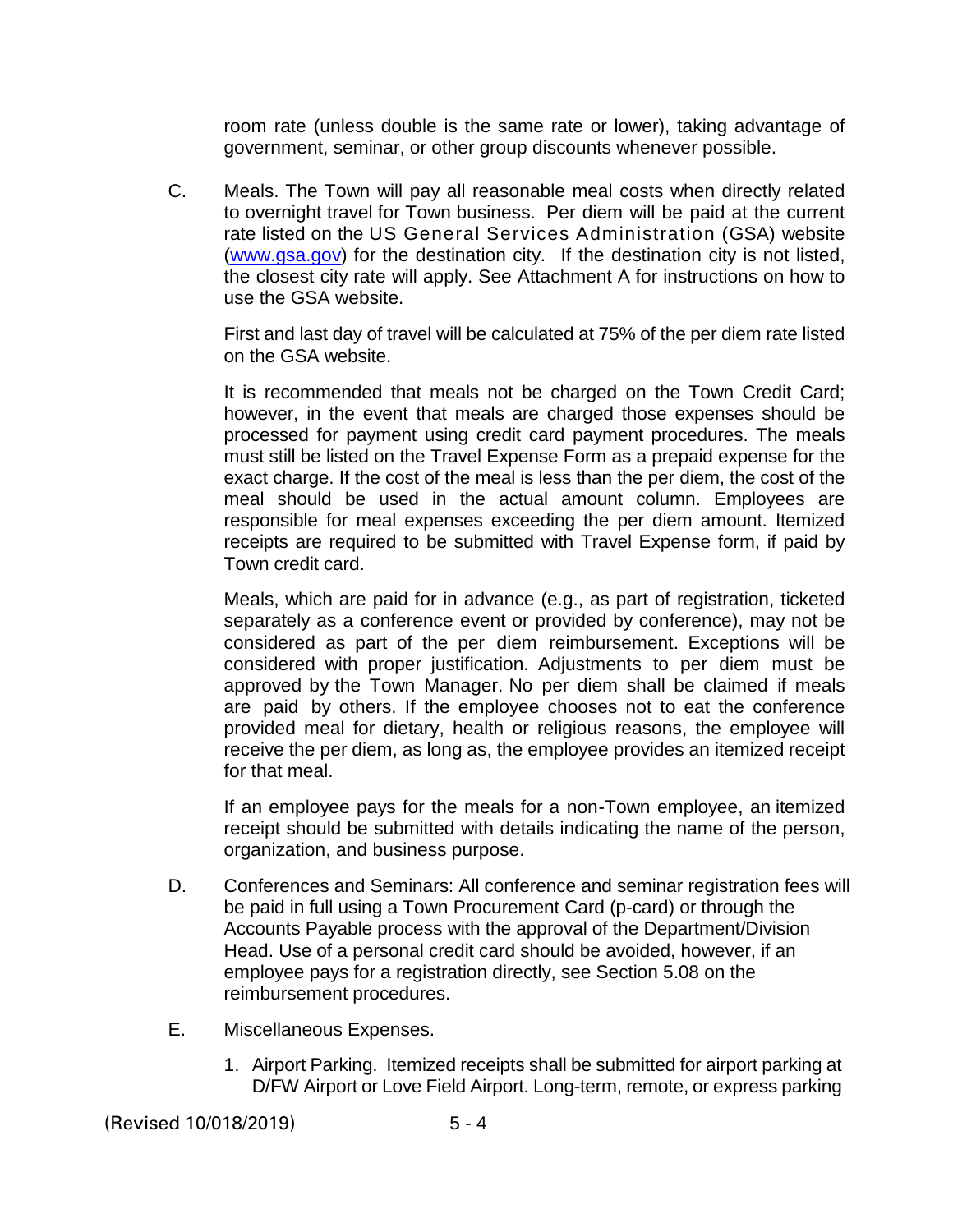should be used whenever possible. If an employee chooses a more expensive parking location, the employee will only be reimbursed up to the cost of the long-term, remote or express parking. If parking is charged on the Town p-card, the employee will be responsible for the difference, if applicable.

- 2. Personal Phone Calls. Additional charges above normal plan costs will be reimbursed up to \$10. An itemized receipt must be attached.
- 3. Business Phone Calls. All business phone calls will be reimbursed. An itemized receipt must be attached.
- F. Non-Allowable Expense. Expenses for the following shall not be paid by the Town:
	- 1. In-hotel pay television or videos.
	- 2. Health clubs or spas.
	- 3. Alcoholic Beverages
	- 4. Food or drink refreshments in excess of per diem.
	- 5. Entertainment unrelated to Town business (e.g. attending a play or movie with friends).
	- 6. Calls to 900 numbers.
	- 7. Dry cleaning or laundry.

#### **5.06 Spouse/Family Travel**

When accompanied by a family member, an employee shall pay all incremental costs related to having the member along on the trip. Examples of incremental costs include the difference in lodging costs between single and double occupancy, and all meal, and incidental costs of the family member. Spouses may accompany a Town employee on official business with such expenses reimbursed by the Town only when the spouse has specific duties to perform for the benefit of the Town and such expenses are approved in advance by the Town Manager. Cost of spouse travel must be clearly identified on the Travel Advance or Expense form and be approved by the Town Manager.

### **5.07 Travel Advances**

 Advances are intended to cover the cost of meals, taxis, and similar incidental outof-pocket expenses, generally NOT airfare, lodging, or conference fees, which should be paid directly to the travel agency, hotel, or conference sponsor by the Town. Tolls will be reimbursed at the completion of travel, an itemized receipt or toll billing statement is required. See Section 5.08 for reimbursement procedures.

Complete the Travel Advance form with the conference itinerary, GSA per diem information, electronic map illustrating mileage from office to destination, and any additional documentation need. This form must be completed, approved and submitted to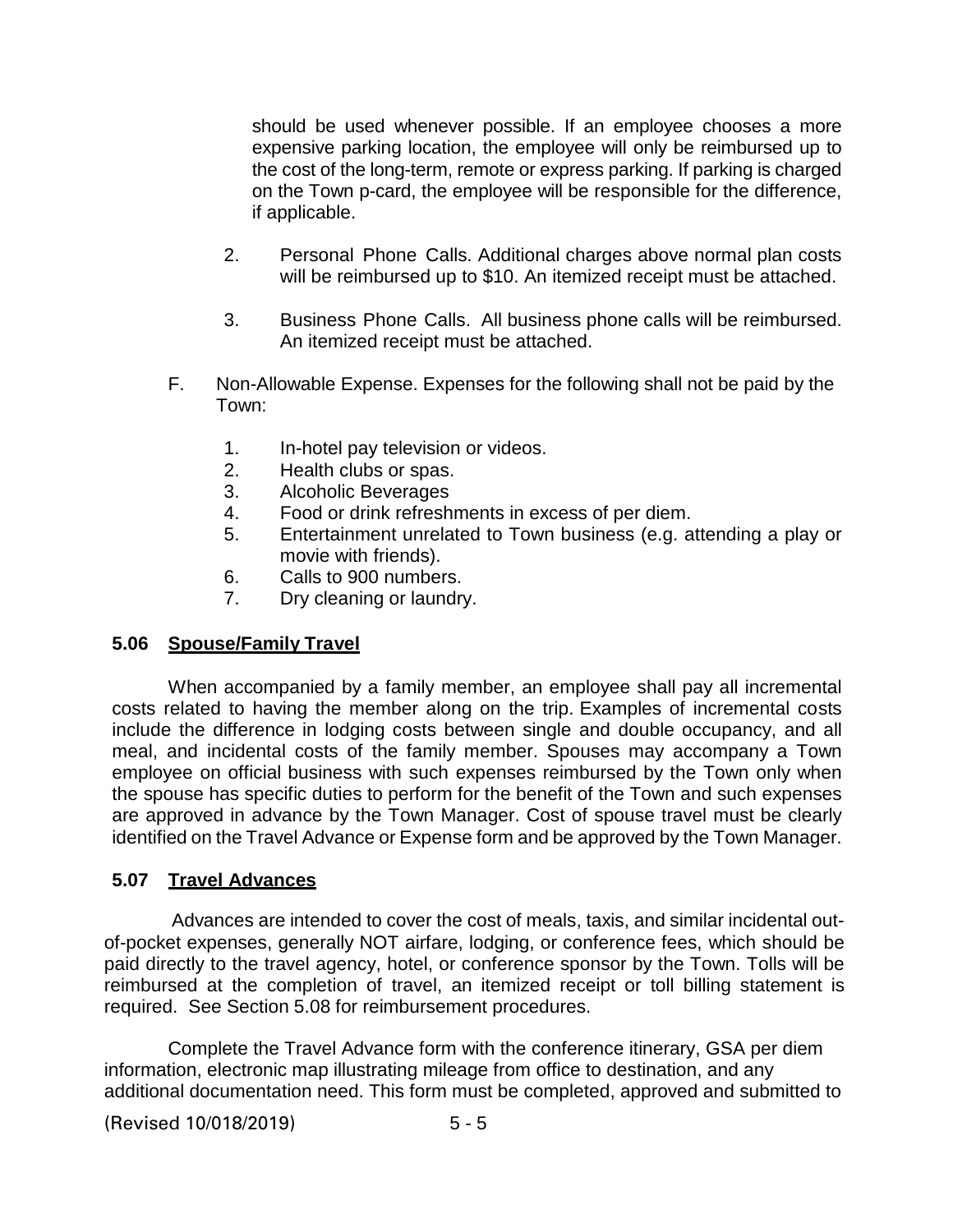Accounts Payable no more than 10 business days before travel. Regular Accounts Payable procedures and deadlines apply.

### **5.08 Travel Expenses**

All employees who use Town funds for authorized trips must submit a completed Travel Expense form, conference itinerary and all required receipts, whether paid by Town or employee, within five (5) business days of the return of the trip.

Actual expensed should be listed and totaled in the Actual Amount column, any amount paid by the Town should be listed in the Paid by Town column, and any amount advanced to the traveler should be listed in Advance Traveler column of the Travel Expense form. The form will calculate the differences.

An amount due to the employee will arise if the employee receives an advance less than the amount he or she paid for trip costs, or if the employee did not to request an advance. Upon approval by the employee's Department/Division Head, and review by the Financial Services Department / Accounting Services Division, a check will be written to the employee in accordance with the accounts payable processing schedule.

An amount due the Town will arise if the employee receives an advance greater than the amount he or she paid for trip costs. The employee should submit the Travel Expense form and any monies owed the Town to his Department/Division Head for approval. The Department/Division Head will then submit the Travel Expense form to Financial Services / Accounting Services for processing. It is recommended that the employee reimburse the Town by check as his proof of payment.

### **5.09 Local Expenses**

- A. Mileage. Mileage reimbursement is available for local events directly related to Town business, from Town Hall or normal workstation to the event and back. For those employees receiving car allowances, mileage will be reimbursed from outside the Dallas, Tarrant, Denton, and Collin County area and back to that area. Mileage will be reimbursed using the current IRS mileage rate, which is updated annually in January. For day conferences, an itinerary and an electronic map must be attached to the mileage reimbursement request.
- B. Meals. Lunch expenses incurred while attending local seminars or events will be reimbursed by the Town provided the lunch is an integral part of the seminar or event and is billed accordingly. Meals will not be reimbursed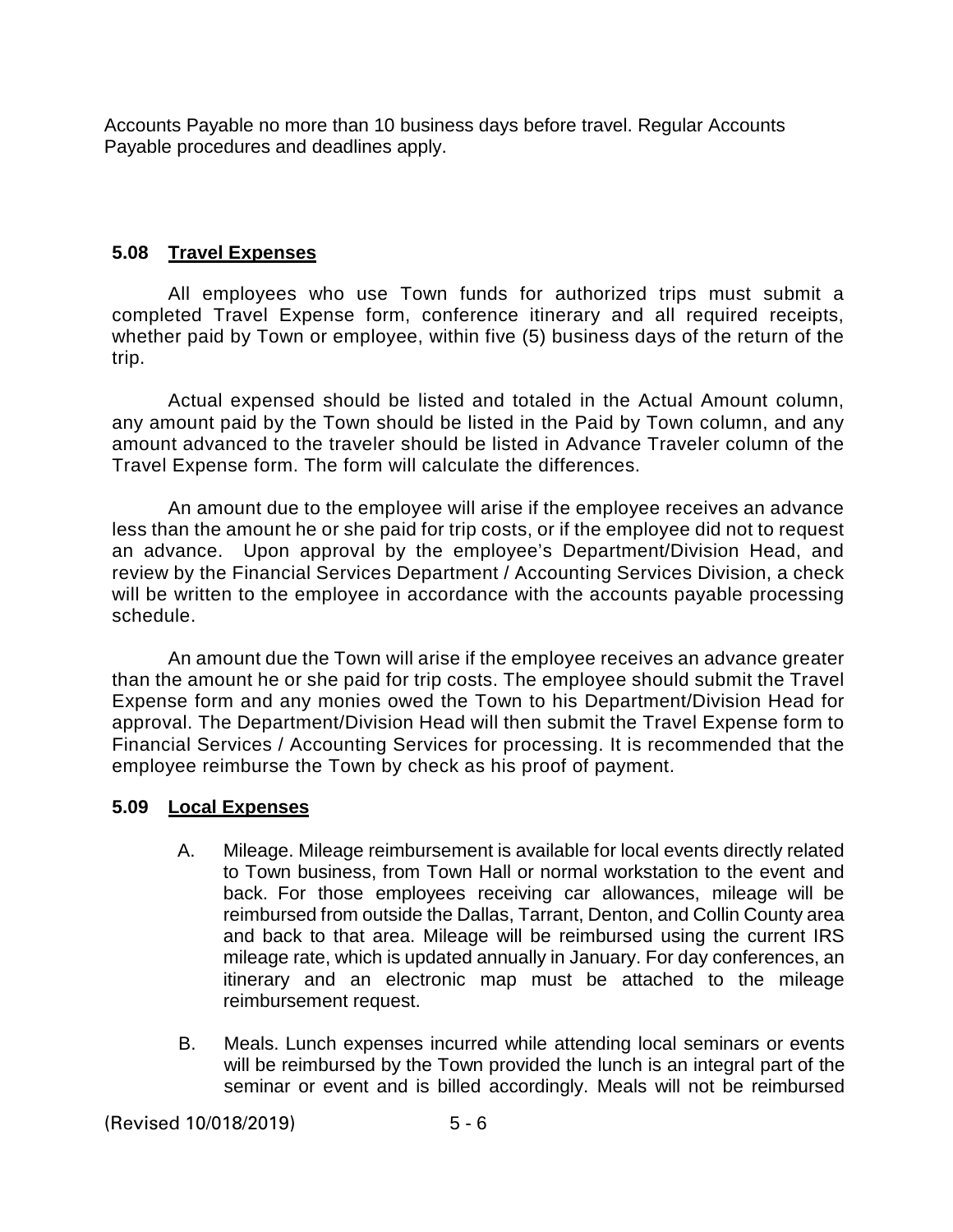for trips/training that do not include an overnight stay unless the purpose of the meal is a meeting with non-Town personnel.

Other food expenses for working lunches, work place meetings, or other business purposes is reimbursable provided that documentation of the expense, list of attendees, and business purpose is submitted and the expense has been approved by the Department/Division Head. These types of expenses can also be submitted to Financial Services/ Accounting Services by receipt or check requisition.

Dinner expenses incurred while attending local seminars or events will be reimbursed by the Town in full providing the dinner is an integral part of the event and ticketed as such.

- C. Miscellaneous. The Town will reimburse the employee for expenses incurred for parking, tolls, and calls to his or her Town office while on local Town business.
- D. Obtaining Reimbursement for all local expense except mileage. An employee shall submit a completed Travel Expense form as outlined in Section 5.08 above.

Reimbursement through petty cash will be allowed for miscellaneous day travel expenses (i.e. parking, gas) other than meal and mileage reimbursements, as long as, these are the only travel expenses incurred.

The Town of Flower Mound's Business Travel Policy is hereby approved this 18th day of October, 2019.

Signed (original in HR Master File) Jimmy Stathatos, Town Manager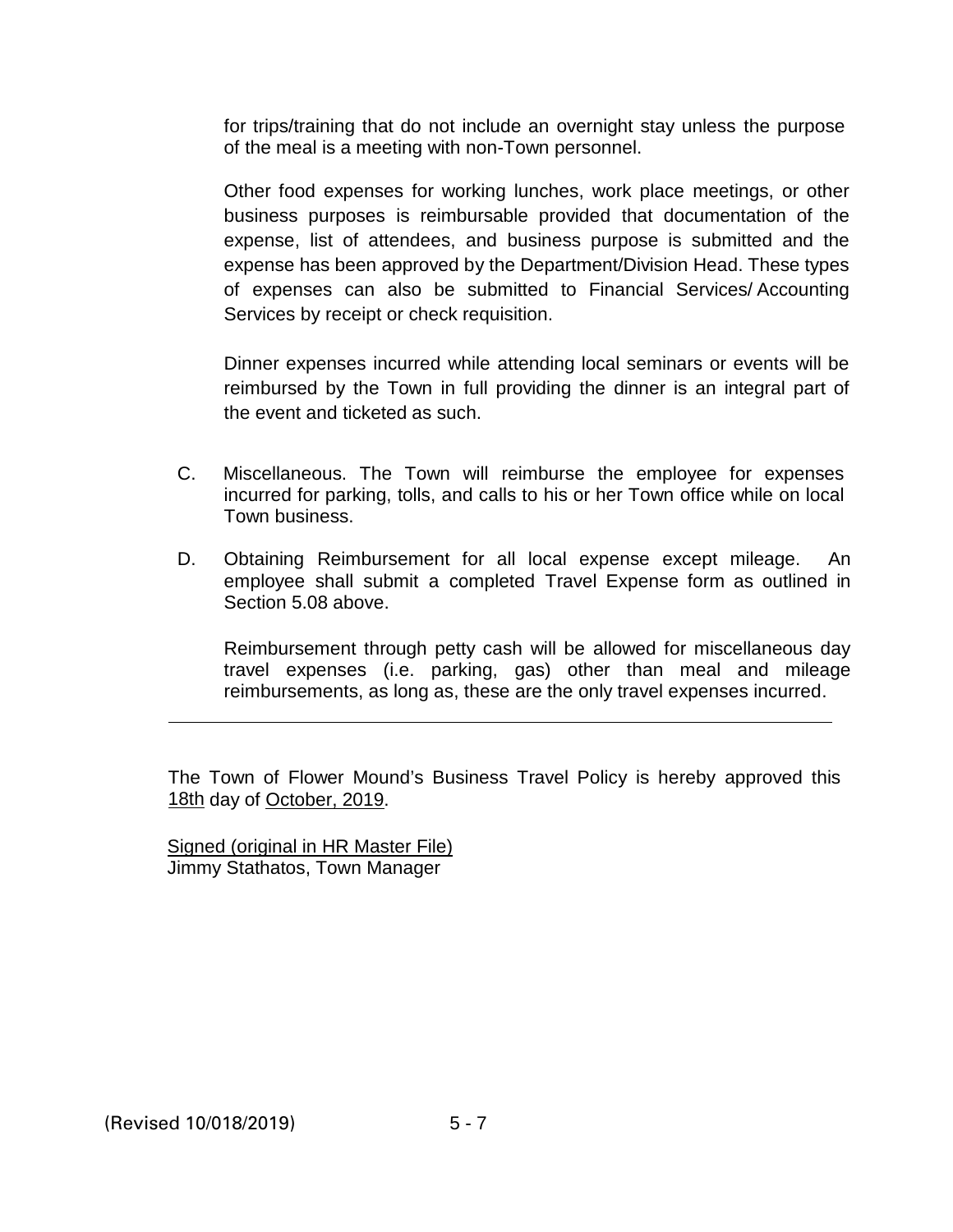### **ATTACHMENT A HOW TO USE THE GSA WEBSITE**

Go to [www.GSA.gov](http://www.gsa.gov/)



Go to Travel/Plan & Book/Per Diem Rates

|                                                                                                                                                                                |                                                                |                                                                                                                                                                                |                             |                                                                                |                                                                                                                                                                                                                                          |          | $ -$<br>$-\mathbf{x}$ |
|--------------------------------------------------------------------------------------------------------------------------------------------------------------------------------|----------------------------------------------------------------|--------------------------------------------------------------------------------------------------------------------------------------------------------------------------------|-----------------------------|--------------------------------------------------------------------------------|------------------------------------------------------------------------------------------------------------------------------------------------------------------------------------------------------------------------------------------|----------|-----------------------|
| sve https://www.gsa.gov/travel-resources                                                                                                                                       |                                                                | $D - \triangle C$                                                                                                                                                              | <b>BSA</b> Travel Resources | ×                                                                              |                                                                                                                                                                                                                                          |          | 价大赛                   |
| <b>TRAVEL</b><br><b>GSA</b>                                                                                                                                                    | <b>REAL ESTATE</b>                                             | <b>ACQUISITION</b>                                                                                                                                                             | <b>TECHNOLOGY</b>           | <b>POLICY&amp;</b><br><b>REGULATIONS</b>                                       | <b>ABOUT US</b>                                                                                                                                                                                                                          | $\alpha$ |                       |
| <b>PLAN &amp; BOOK</b><br><b>TRAINING</b><br><b>AGENCY SERVICES</b><br><b>FEDERAL TRAVEL REGULATION</b><br><b>TRAVEL POLICY</b><br>https://www.gsa.gov/perdiemmealsincidentals | $\mathcal{P}$<br>$\mathcal{P}$<br>$\mathcal{P}$<br><b>Back</b> | <b>Per Diem Rates</b><br>Transportation (Airfare Rates, POV Rates,<br>Etc.)<br>Lodging<br><b>Conference/Meeting</b><br><b>Travel Charge Card</b><br><b>State Tax Exemption</b> |                             | <b>FEATURED TOPICS</b><br>Per Diem Rates Look-up<br><b>Reimbursement Rates</b> | Allowances for lodging, meal and incidental<br>costs while on official government travel.<br><b>Privately Owned Vehicle (POV) Mileage</b><br>Reimbursement rates for the use of your own<br>vehicle while on official government travel. |          |                       |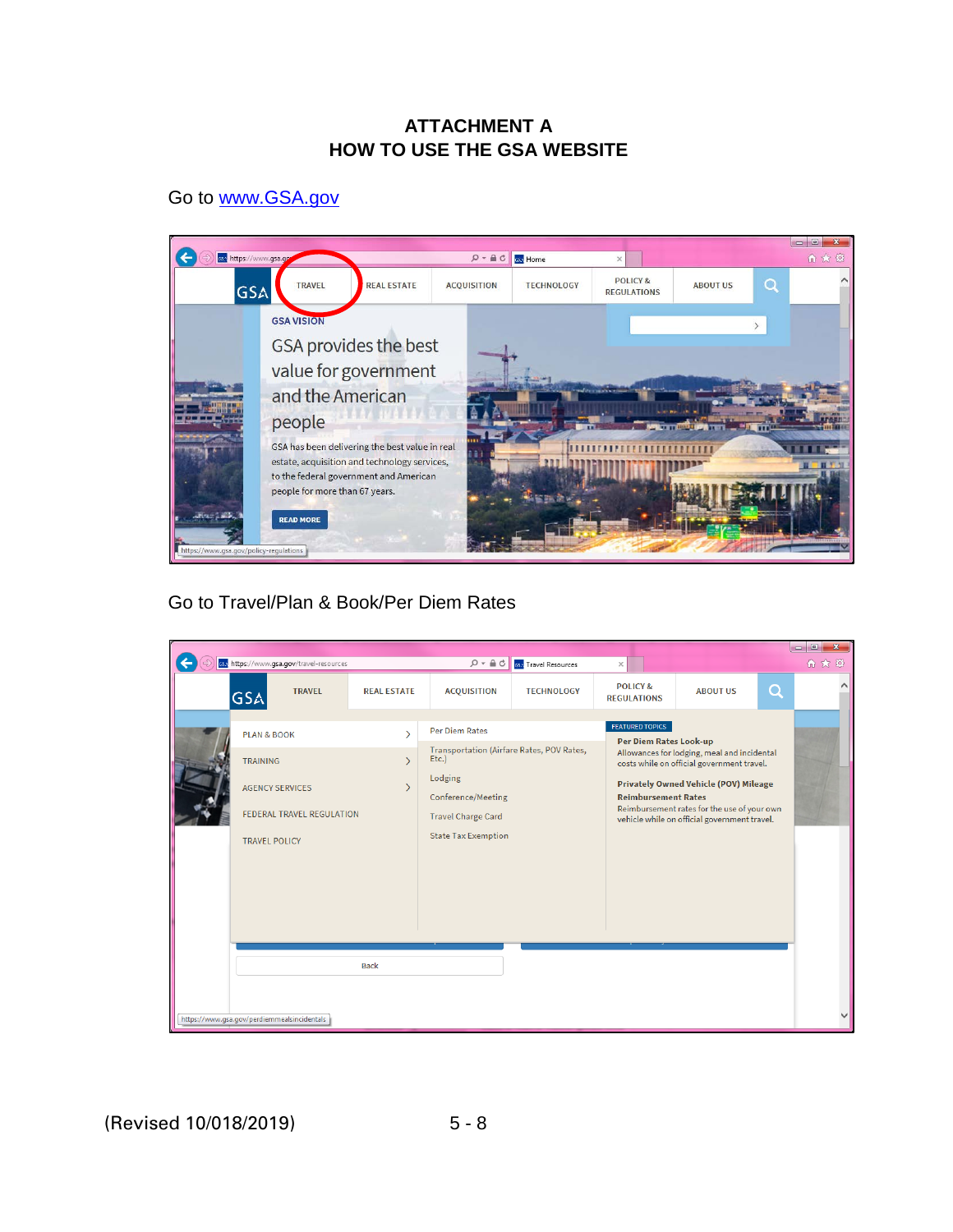Either Enter the City and State Traveling to or click on the State

|                           | W. https://www.gsa.gov/travel/plan-book/per-diem-rates |                    | $D - BC$                               | <b>Riv</b> Per Diem Rates            | $\times$                       |                                                        | <b>A * 0</b> |
|---------------------------|--------------------------------------------------------|--------------------|----------------------------------------|--------------------------------------|--------------------------------|--------------------------------------------------------|--------------|
| <b>GSA</b>                | TRAVEL                                                 | <b>REAL ESTATE</b> | <b>ACQUISITION</b>                     | <b>TECHNOLOGY</b>                    | POLICY &<br><b>REGULATIONS</b> | <b>ABOUT US</b>                                        | Q            |
|                           | Home - Travel - Plan & Book - Per Diem Rates -         |                    |                                        |                                      |                                |                                                        |              |
| Per Diem Contacts         |                                                        |                    |                                        |                                      |                                | On the go?<br>Get the mobile                           |              |
| <b>M&amp;IE Breakdown</b> |                                                        |                    | Search by City, State or ZIP           |                                      |                                | for government<br><b>Par Divoro cutas</b>              |              |
|                           | Factors Influencing Lodging Rates                      |                    | For Fiscal Year: 2018 (Current Year) V |                                      |                                |                                                        |              |
| Per Diem Boundaries       |                                                        |                    |                                        |                                      |                                | <b>TAX QUESTIONS?</b>                                  |              |
| Fire Safe Hotels          |                                                        | Select a State     |                                        |                                      | $\checkmark$                   | Have a question about per<br>diem and your taxes?      |              |
| Per Diem Look-up          |                                                        | City (optional)    |                                        |                                      |                                | Please contact the Internal<br>Revenue Service at 800- |              |
| Per Diem Files (Archived) |                                                        |                    |                                        | OR                                   |                                | 829-1040 or visit                                      |              |
|                           |                                                        | 21F                |                                        |                                      |                                | www.irs.gov. GSA cannot<br>answer tax-related          |              |
|                           |                                                        |                    |                                        | <b>Find Rates</b>                    |                                | questions or provide tax<br>advice.                    |              |
|                           |                                                        |                    |                                        |                                      |                                |                                                        |              |
|                           |                                                        | Search by State    | For Fiscal Year: 2018 (Current Year) V |                                      |                                | Per diem rates<br>all in one file                      |              |
|                           |                                                        |                    |                                        |                                      |                                | Download the sea<br><b>EXCEL FIN</b>                   |              |
|                           |                                                        |                    |                                        |                                      |                                | [XLS - 130 KB]                                         |              |
|                           |                                                        | <b>WA</b>          | MT                                     |                                      |                                |                                                        |              |
|                           |                                                        | OR                 | <b>NO</b>                              |                                      | <b>MA</b>                      | STATE TAX EXEMPT FORMS                                 |              |
|                           |                                                        |                    | 50<br>wv                               |                                      |                                | Need a state tax<br>exemption form?                    |              |
|                           |                                                        | W                  | <b>NE</b>                              |                                      | CT                             | Per OMB Circular A-123,<br>federal travelers "must     |              |
|                           |                                                        | <b>CA</b>          | <b>u</b><br>co                         | KS.<br><b>MO</b><br>KY               | NJ<br>DE                       | provide a tax exemption                                |              |
|                           |                                                        |                    | AZ.                                    | TM<br>ok                             | MD                             | certificate to lodging<br>vendors, when applicable,    |              |
|                           |                                                        |                    |                                        | ÁR                                   | $\alpha$<br>GA                 | to exclude state and local<br>taxes from their hotel   |              |
|                           |                                                        |                    |                                        | <b>tA</b><br>$\overline{\mathbf{R}}$ |                                | bills." GSA's SmartPay                                 |              |
|                           |                                                        |                    |                                        |                                      |                                | team maintains the most<br>current state tax           |              |
|                           |                                                        |                    |                                        |                                      |                                | information, including any<br>applicable forms.        |              |
|                           |                                                        |                    |                                        |                                      |                                |                                                        |              |

Print the Per Diem results for backup documentation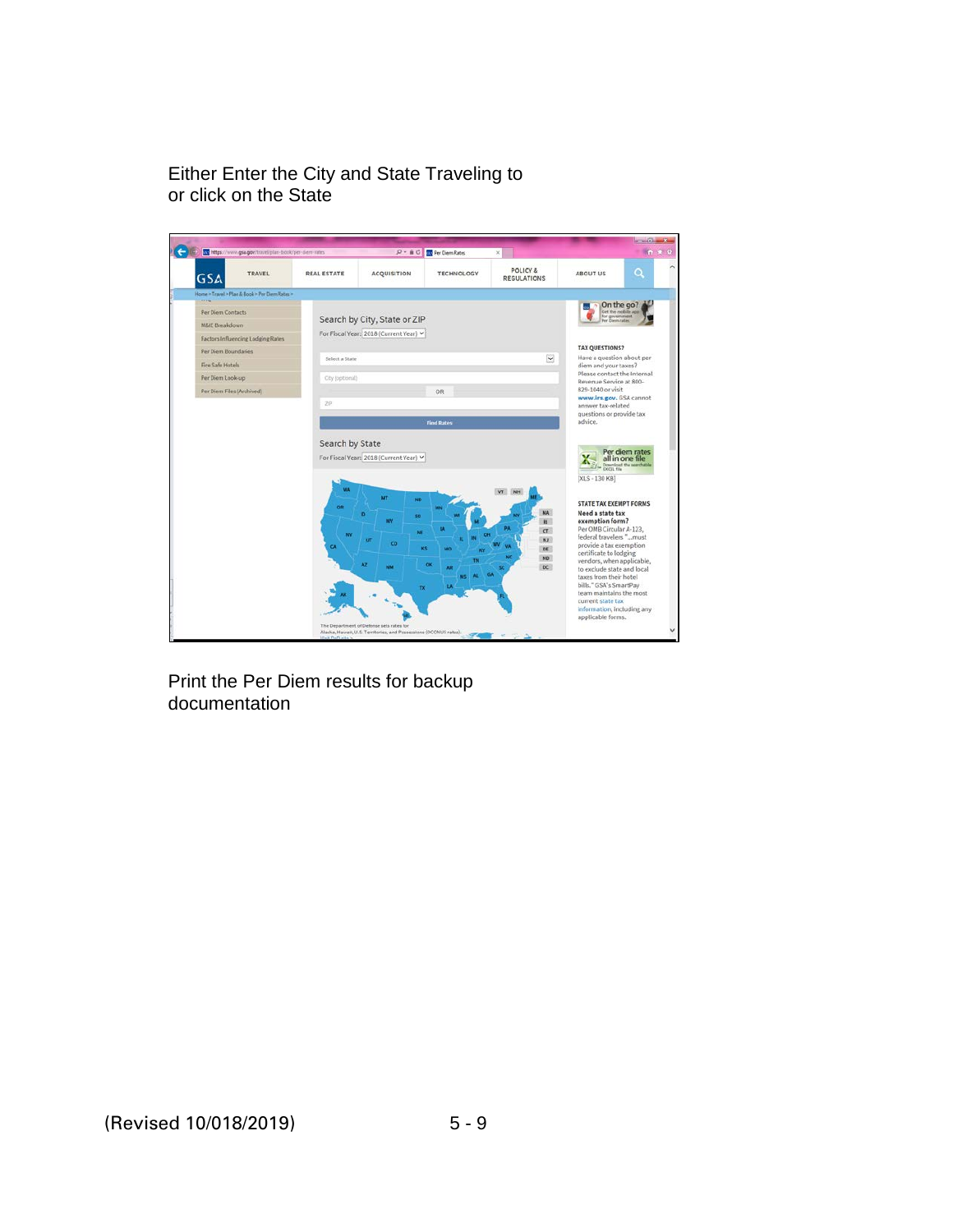|                                         | w https://www.gsa.gov/travel/plan-book/per-diem-rates/per-diem-rates-lookup/Tactions: $D$ - A C                                                                |                    |             |       | <b>AN</b> Per Diem Rates Look-Up |             | ×           |                                           |       |             |       |                 |             | n * 0 |
|-----------------------------------------|----------------------------------------------------------------------------------------------------------------------------------------------------------------|--------------------|-------------|-------|----------------------------------|-------------|-------------|-------------------------------------------|-------|-------------|-------|-----------------|-------------|-------|
| TRAVEL<br><b>GSA</b>                    | <b>REAL ESTATE</b>                                                                                                                                             | <b>ACQUISITION</b> |             |       | <b>TECHNOLOGY</b>                |             |             | <b>POLICY &amp;</b><br><b>REGULATIONS</b> |       |             |       | <b>ABOUT US</b> |             | Q     |
|                                         | Home = Travel > Plan & Book > Per Diem Rates > Per Diem Look-Up >                                                                                              |                    |             |       |                                  |             |             |                                           |       |             |       |                 |             |       |
|                                         | FY 2018 Per Diem Rates for Texas                                                                                                                               |                    |             |       |                                  |             |             |                                           |       |             |       |                 |             |       |
| (October 2017 - September 2018).        |                                                                                                                                                                |                    |             |       |                                  |             |             |                                           |       |             |       |                 |             |       |
|                                         | Cities not appearing below may be located within a county for which rates are listed.                                                                          |                    |             |       |                                  |             |             |                                           |       |             |       |                 |             |       |
|                                         | To determine what county a city is located in, visit the National Association of Counties (NACO) website (a non-federal website),                              |                    |             |       |                                  |             |             |                                           |       |             |       |                 |             |       |
|                                         | October 2017 - September 2018 You searched for: Texas Max lodging by month (excluding taxes.) The last column is the Meals and Incidental Expense (M&IE) rate. |                    |             |       |                                  |             |             |                                           |       |             |       |                 |             |       |
| <b>Primary Destination</b>              |                                                                                                                                                                | 2017               |             |       | 2018                             |             |             |                                           |       |             |       |                 |             | MAIL  |
| (1, 2)                                  | County $(3, 4)$                                                                                                                                                | Oct.               | Nov.        | Dec.  | <b>Jan</b>                       | Feb.        | Mar.        | Apr                                       | May   | Jun.        | Jul.  | Aug.            | Sep         | (5)   |
| Standard Rate                           | Applies for all locations without<br>specified rates / STANDARD RATE                                                                                           | \$93               | \$93        | \$93  | \$93                             | \$93        | \$93        | \$93                                      | \$93  | \$93        | \$93  | \$93            | \$93        | \$51  |
| Arlington / Fort Worth /<br>Grapevine   | Tarrant County / City of Grapevine                                                                                                                             | \$163              | \$163       | \$163 | \$163                            | \$163       | \$163       | \$163                                     | \$163 | \$163       | \$163 | \$163           | \$163       | \$59  |
| Austin                                  | Travis                                                                                                                                                         | \$146              | \$146       | \$146 | \$165                            | \$165       | \$165       | \$146                                     | \$146 | \$146       | \$146 | \$146           | \$146       | \$59  |
| <b>Big Spring</b>                       | Howard                                                                                                                                                         | \$97               | \$93        | \$93  | 593                              | 502         | \$93        | \$97                                      | \$97  | \$97        | \$97  | \$97            | \$97        | \$54  |
| <b>College Station</b>                  | <b>Brazos</b>                                                                                                                                                  | \$107              | \$107       | \$107 | \$107                            | \$107       | \$107       | \$107                                     | \$107 | \$107       | \$107 | \$107           | \$107       | \$50  |
| Corpus Christi                          | Nueces                                                                                                                                                         | \$101              | \$101       | \$101 | \$101                            | \$101       | <b>S101</b> | \$101                                     | \$101 | \$101       | \$101 | \$101           | \$101       | \$59  |
| Dallas                                  | Dallas                                                                                                                                                         | \$142              | \$142       | \$142 | \$155                            | \$155       | <b>S1SS</b> | \$155                                     | \$155 | <b>S1SS</b> | \$142 | \$142           | \$142       | \$64  |
| El Paso                                 | El Paso                                                                                                                                                        | \$98               | \$98        | \$98  | \$98                             | \$98        | \$98        | \$98                                      | \$98  | \$98        | \$98  | \$98            | \$98        | \$59  |
| Galveston                               | Galveston                                                                                                                                                      | \$99               | \$99        | \$99  | \$99                             | \$99        | \$99        | \$99                                      | \$99  | 5121        | \$121 | \$121           | \$99        | \$64  |
| Houston (L.B. Johnson)<br>Space Center) | Montgomery / Fort Bend / Harris                                                                                                                                | \$121              | <b>S121</b> | 5121  | \$121                            | <b>S137</b> | 5137        | \$137                                     | \$137 | <b>S121</b> | \$121 | S121            | <b>S121</b> | \$59  |
|                                         |                                                                                                                                                                |                    |             |       |                                  |             |             |                                           |       |             |       |                 |             |       |
| Midland                                 | Midland                                                                                                                                                        | \$105              | \$105       | \$105 | \$105                            | \$105       | \$105       | \$105                                     | \$105 | \$105       | \$105 | \$105           | \$105       | \$64  |

Scroll to the bottom of the results page and click on Meals & Incidental Expense Breakdown (M&IE)



Print the breakdown for backup documentation. This will be used to determine the actual rate for breakfast,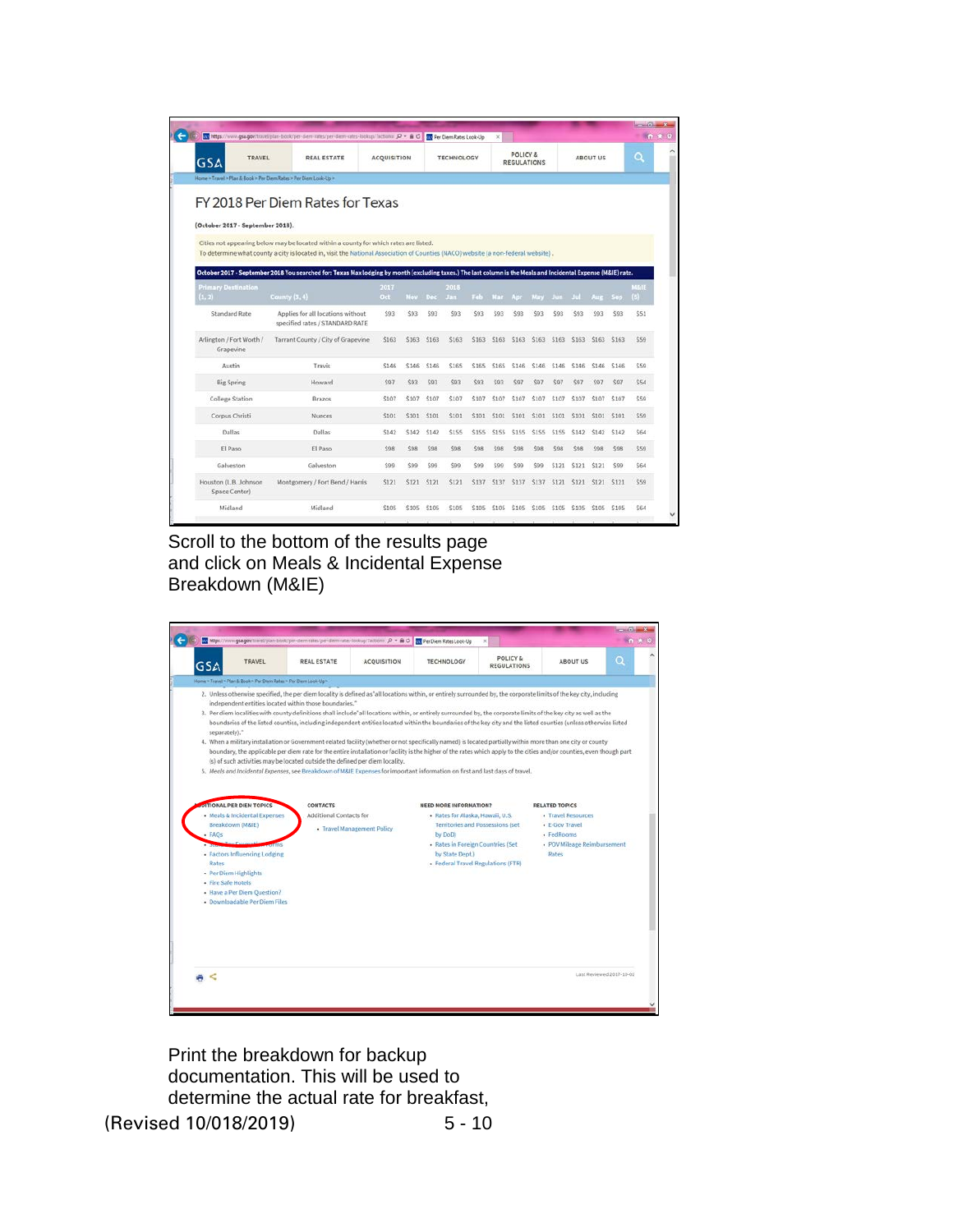lunch and dinner.

| TRAVEL<br><b>GSA</b>                                           | <b>REAL ESTATE</b>    | <b>ACQUISITION</b>                                                       |      |      | <b>TECHNOLOGY</b> | POLICY&<br><b>REGULATIONS</b>                                                                                                                                                                                                                                                 | <b>ABOUT US</b>       | $\Omega$ |
|----------------------------------------------------------------|-----------------------|--------------------------------------------------------------------------|------|------|-------------------|-------------------------------------------------------------------------------------------------------------------------------------------------------------------------------------------------------------------------------------------------------------------------------|-----------------------|----------|
| Home > Travel > Plan & Book > Per Diem Rates > M&E Breakdown > |                       |                                                                          |      |      |                   |                                                                                                                                                                                                                                                                               |                       |          |
| <b>PER DIEM RATES</b>                                          |                       |                                                                          |      |      |                   | Meals and Incidental Expenses (M&IE)                                                                                                                                                                                                                                          | For all travel policy |          |
| Overview                                                       |                       |                                                                          |      |      |                   |                                                                                                                                                                                                                                                                               | questions, email      |          |
| FY 2018 Per Diem Highlights                                    | Breakdown             |                                                                          |      |      |                   |                                                                                                                                                                                                                                                                               | travelpolicy@gsa.gov. |          |
| Per Diem Mobile App                                            |                       |                                                                          |      |      |                   | Choose one of the headings below to get meals and incidental expense rates (M&IE) for                                                                                                                                                                                         |                       |          |
| FAQ                                                            | federal travelers.    |                                                                          |      |      |                   |                                                                                                                                                                                                                                                                               | Traveling?            |          |
| Per Diem Contacts                                              |                       | Find total M&IE for travel in the continental U.S.                       |      |      |                   |                                                                                                                                                                                                                                                                               |                       |          |
| S MLIE Breakdown                                               |                       | Find M&IE breakdown by meal for travel in the continental U.S.           |      |      |                   |                                                                                                                                                                                                                                                                               |                       |          |
| Factors Influencing Lodging Rates                              |                       |                                                                          |      |      |                   |                                                                                                                                                                                                                                                                               |                       |          |
| Per Diem Boundaries                                            | M&IE Breakdown        |                                                                          |      |      |                   |                                                                                                                                                                                                                                                                               |                       |          |
| Fire Safe Hotels                                               | <b>M&amp;IE Total</b> | Incidental First & Last Day of<br>Continental<br><b>Dinner</b><br>Lunch  |      |      |                   |                                                                                                                                                                                                                                                                               |                       |          |
| Per Diem Look-up                                               | (1)                   | Breakfast/                                                               | (2)  | (2)  |                   | Expenses Travel (3)                                                                                                                                                                                                                                                           |                       |          |
| Per Diem Files (Archived)                                      |                       | <b>Breakfast</b><br>(2)                                                  |      |      |                   |                                                                                                                                                                                                                                                                               |                       |          |
|                                                                | \$51                  | \$11                                                                     | \$12 | \$23 | \$5               | \$38.25                                                                                                                                                                                                                                                                       |                       |          |
|                                                                | \$54                  | \$12                                                                     | \$13 | \$24 | \$5               | \$40.50                                                                                                                                                                                                                                                                       |                       |          |
|                                                                | \$59                  | \$13                                                                     | \$15 | \$26 | \$5               | \$44.25                                                                                                                                                                                                                                                                       |                       |          |
|                                                                | \$64                  | \$15                                                                     | \$16 | \$28 | \$S               | \$48.00                                                                                                                                                                                                                                                                       |                       |          |
|                                                                | \$69                  | \$16                                                                     | \$17 | \$31 | \$5               | \$51.75                                                                                                                                                                                                                                                                       |                       |          |
|                                                                | \$74                  | \$17                                                                     | \$18 | \$34 | \$5               | \$55.50                                                                                                                                                                                                                                                                       |                       |          |
|                                                                |                       | day of travel when that day is neither the first nor last day of travel. |      |      |                   | 1. This table lists the full daily amount federal employees receive for a single calendar<br>2. The separate amounts for breakfast, lunch and dinner listed in the chart are provided<br>should you need to deduct any of those meals from your trip voucher. For example, if |                       |          |

### **ATTACHMENT B TRAVEL ESTIMATE WORKSHEET**

This is a sample form. The most current form is located on the Intranet under Documents and Forms/Accounting Services.

This form can be used to determine the most economical means for travel.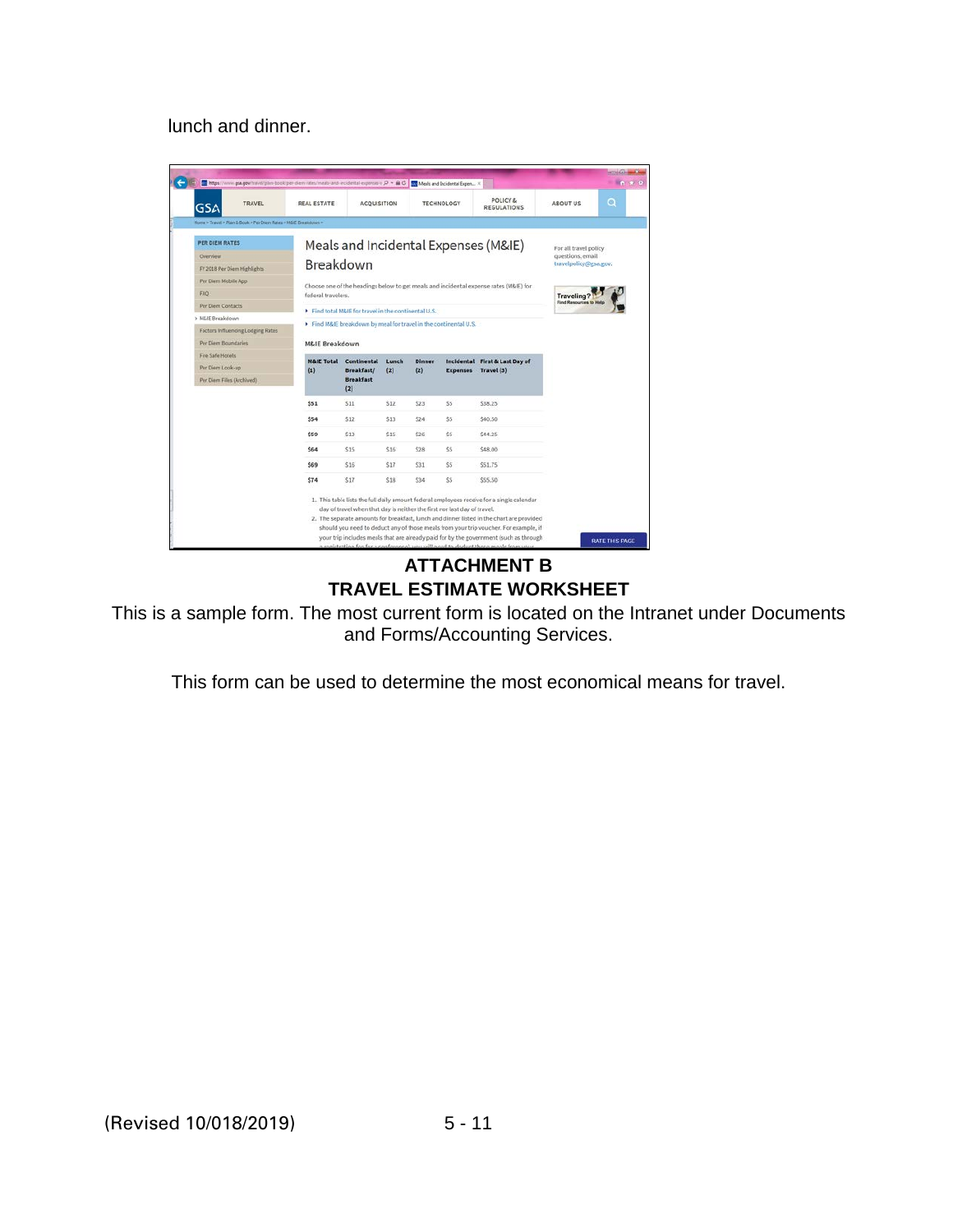|                                                                                                                                                                                                                                                                                                                                                                           |                       |                                                                   | <b>Travel Estimate Worksheet</b>                                                        |                                                      |
|---------------------------------------------------------------------------------------------------------------------------------------------------------------------------------------------------------------------------------------------------------------------------------------------------------------------------------------------------------------------------|-----------------------|-------------------------------------------------------------------|-----------------------------------------------------------------------------------------|------------------------------------------------------|
| Traveler Name:                                                                                                                                                                                                                                                                                                                                                            |                       |                                                                   | Department Date/Time:                                                                   |                                                      |
|                                                                                                                                                                                                                                                                                                                                                                           |                       |                                                                   | Return Date & Time:                                                                     |                                                      |
| This worksheet must be signed, approved and submitted with the Travel Advance or Expense Form, if<br>personal car is driven more than 250 miles.                                                                                                                                                                                                                          |                       |                                                                   | STEP 1: Flying versus driving Personal Vehicle for travel to destination.               |                                                      |
|                                                                                                                                                                                                                                                                                                                                                                           |                       |                                                                   |                                                                                         |                                                      |
|                                                                                                                                                                                                                                                                                                                                                                           | <b>AIRLINE</b>        |                                                                   | <b>PERSONAL VEHICLE</b>                                                                 |                                                      |
| Airline<br>Mileage to Airport miles @<br>Airport parking<br>Shuttle/Rental Car<br>Other (explain)                                                                                                                                                                                                                                                                         |                       | $0.545 -$                                                         | miles @                                                                                 | 0.545                                                |
|                                                                                                                                                                                                                                                                                                                                                                           |                       | TOTAL \$ -                                                        |                                                                                         | TOTAL \$                                             |
|                                                                                                                                                                                                                                                                                                                                                                           |                       |                                                                   |                                                                                         |                                                      |
|                                                                                                                                                                                                                                                                                                                                                                           |                       | STEP 2: Rental vehicle versus Other Transportation at desination. |                                                                                         |                                                      |
|                                                                                                                                                                                                                                                                                                                                                                           | <b>RENTAL VEHICLE</b> |                                                                   | <b>OTHER TRANSPORATION</b>                                                              |                                                      |
| <b>Rental Vehicle Costs</b>                                                                                                                                                                                                                                                                                                                                               |                       |                                                                   | Hotel Shuttle<br>Airport Shuttle<br><b>Public Transportation</b><br>Taxi<br><b>Uber</b> | $\overline{\phantom{a}}$<br>$\overline{\phantom{a}}$ |
|                                                                                                                                                                                                                                                                                                                                                                           |                       |                                                                   |                                                                                         |                                                      |
|                                                                                                                                                                                                                                                                                                                                                                           | TOTAL                 |                                                                   | <b>TOTAL</b>                                                                            |                                                      |
| The lesser of the airline versus personal vehicle will determine the maximum amount to be reimbursed. If<br>airline is the most cost effective, then the lesser of the rental vehicle versus other transportation will<br>determine the maximum additional travel costs to be reimbursed.<br>A brief explanation of any extenuating circumstances must be provided below: |                       |                                                                   |                                                                                         |                                                      |
|                                                                                                                                                                                                                                                                                                                                                                           |                       |                                                                   |                                                                                         |                                                      |

## **ATTACHMENT C TRAVEL ADVANCE FORM**

This is a sample form. The most current form is located on the Intranet under Documents and Forms/Accounting Services.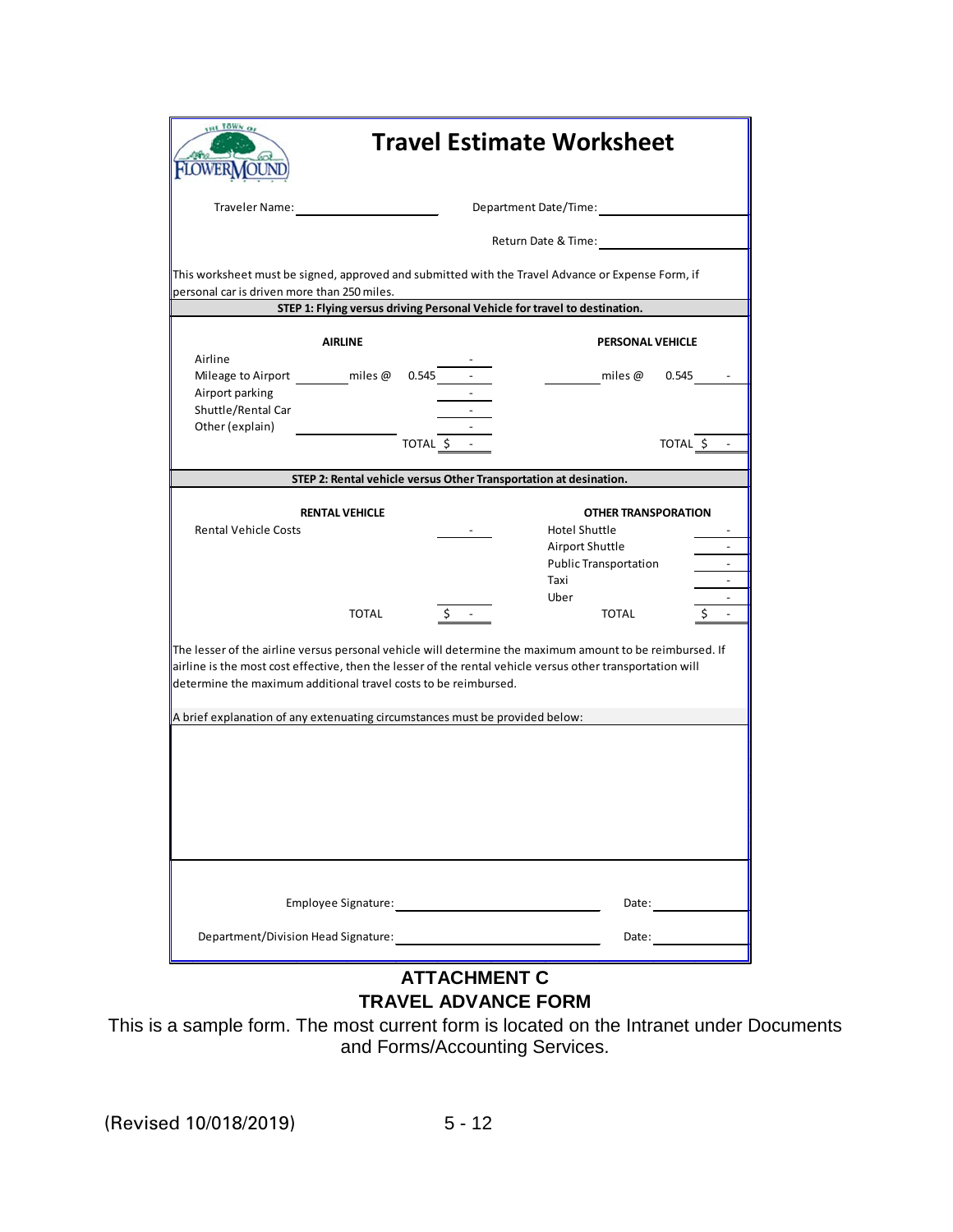| FLOWER MOUND |
|--------------|

# **TRAVEL ADVANCE**

This form must be completed in order to receive a travel advance. The travel estimate worksheet (if applicable), conference itinerary, GSA per diem information and all other necessary backup documentation must be attached. Failure to attach backup docmentation could delay the processing of the request.

Traveler Name: Department Date/Time:

Vendor # Neturn Date & Time:

Account Code: Date Advance Needed

Purpose of Trip & Destination (City & State):

|                                                                       |                                                                                                         |   |           | <b>ESTIMATED TRIP COSTS</b> |                                                                                                                                                                                                                                                    |                            |                                 |                     |
|-----------------------------------------------------------------------|---------------------------------------------------------------------------------------------------------|---|-----------|-----------------------------|----------------------------------------------------------------------------------------------------------------------------------------------------------------------------------------------------------------------------------------------------|----------------------------|---------------------------------|---------------------|
|                                                                       | Complete Prior to Travel & turn into Accounts Payable no more than 10 business days prior to departure. |   |           |                             | Estimated<br>Costs                                                                                                                                                                                                                                 | Paid by<br>Town<br>(Check) | Paid by<br>Town<br><b>PCARD</b> | Advance<br>Traveler |
| Registration                                                          |                                                                                                         |   |           |                             |                                                                                                                                                                                                                                                    |                            |                                 | N/A                 |
| Lodging                                                               |                                                                                                         |   |           |                             |                                                                                                                                                                                                                                                    |                            |                                 | N/A                 |
| Airfare (Attached Travel Estimate)                                    |                                                                                                         |   |           |                             |                                                                                                                                                                                                                                                    |                            |                                 | N/A                 |
| Auto Rental (Attach Travel Estimate)                                  |                                                                                                         |   |           |                             |                                                                                                                                                                                                                                                    |                            |                                 | N/A                 |
| Taxi/Uber/Shuttle/Other (Attached Travel Estimate)                    |                                                                                                         |   |           |                             |                                                                                                                                                                                                                                                    |                            |                                 |                     |
| Parking (Either Hotel or Airport - Attach Travel Estimate if Airport) |                                                                                                         |   |           |                             |                                                                                                                                                                                                                                                    |                            |                                 |                     |
| Personal Vehicle                                                      | miles                                                                                                   | @ | \$0.545   |                             |                                                                                                                                                                                                                                                    |                            |                                 |                     |
| Miscellaneous: (Detail below)                                         |                                                                                                         |   |           |                             |                                                                                                                                                                                                                                                    |                            |                                 |                     |
|                                                                       |                                                                                                         |   |           |                             |                                                                                                                                                                                                                                                    |                            |                                 | N/A                 |
|                                                                       |                                                                                                         |   |           |                             |                                                                                                                                                                                                                                                    |                            |                                 | N/A                 |
|                                                                       |                                                                                                         |   |           |                             |                                                                                                                                                                                                                                                    |                            |                                 | N/A                 |
| Per Diem Meals                                                        |                                                                                                         |   |           |                             |                                                                                                                                                                                                                                                    |                            |                                 |                     |
|                                                                       | Travel Days days                                                                                        | @ | $$0.000*$ |                             |                                                                                                                                                                                                                                                    |                            |                                 |                     |
|                                                                       | Breakfast days                                                                                          | @ | \$0.000   |                             |                                                                                                                                                                                                                                                    |                            |                                 |                     |
|                                                                       | Lunch days                                                                                              | @ | \$0.000   |                             |                                                                                                                                                                                                                                                    |                            |                                 |                     |
|                                                                       | Dinner days                                                                                             | @ | \$0.000   |                             |                                                                                                                                                                                                                                                    |                            |                                 |                     |
| Incidentals                                                           | days                                                                                                    | @ | \$0.000   |                             |                                                                                                                                                                                                                                                    |                            |                                 |                     |
|                                                                       |                                                                                                         |   |           |                             | Total Estimated Travel Costs \$1,100 mg \$1,200 mg \$1,200 mg \$1,200 mg \$1,200 mg \$1,200 mg \$1,200 mg \$1,200 mg \$1,200 mg \$1,200 mg \$1,200 mg \$1,200 mg \$1,200 mg \$1,200 mg \$1,200 mg \$1,200 mg \$1,200 mg \$1,200 mg \$1,200 mg \$1, |                            | -\$                             |                     |
| <b>APPROVALS</b>                                                      | Traveler<br>(Town Official or Employee)                                                                 |   |           |                             | Mayor, Town Manager, Department or<br>Division Head                                                                                                                                                                                                | Finance                    |                                 |                     |
| Signature                                                             |                                                                                                         |   |           |                             |                                                                                                                                                                                                                                                    |                            |                                 |                     |
| Date                                                                  |                                                                                                         |   |           |                             |                                                                                                                                                                                                                                                    |                            |                                 |                     |
|                                                                       |                                                                                                         |   |           |                             |                                                                                                                                                                                                                                                    |                            |                                 |                     |

\*NOTE: Travel days are calculated at 75% of the per diem rate. Enter the amount from the GSA website.

### **ATTACHMENT D TRAVEL EXPENSE FORM**

This is a sample form. The most current form is located on the Intranet under Documents and Forms/Accounting Services.